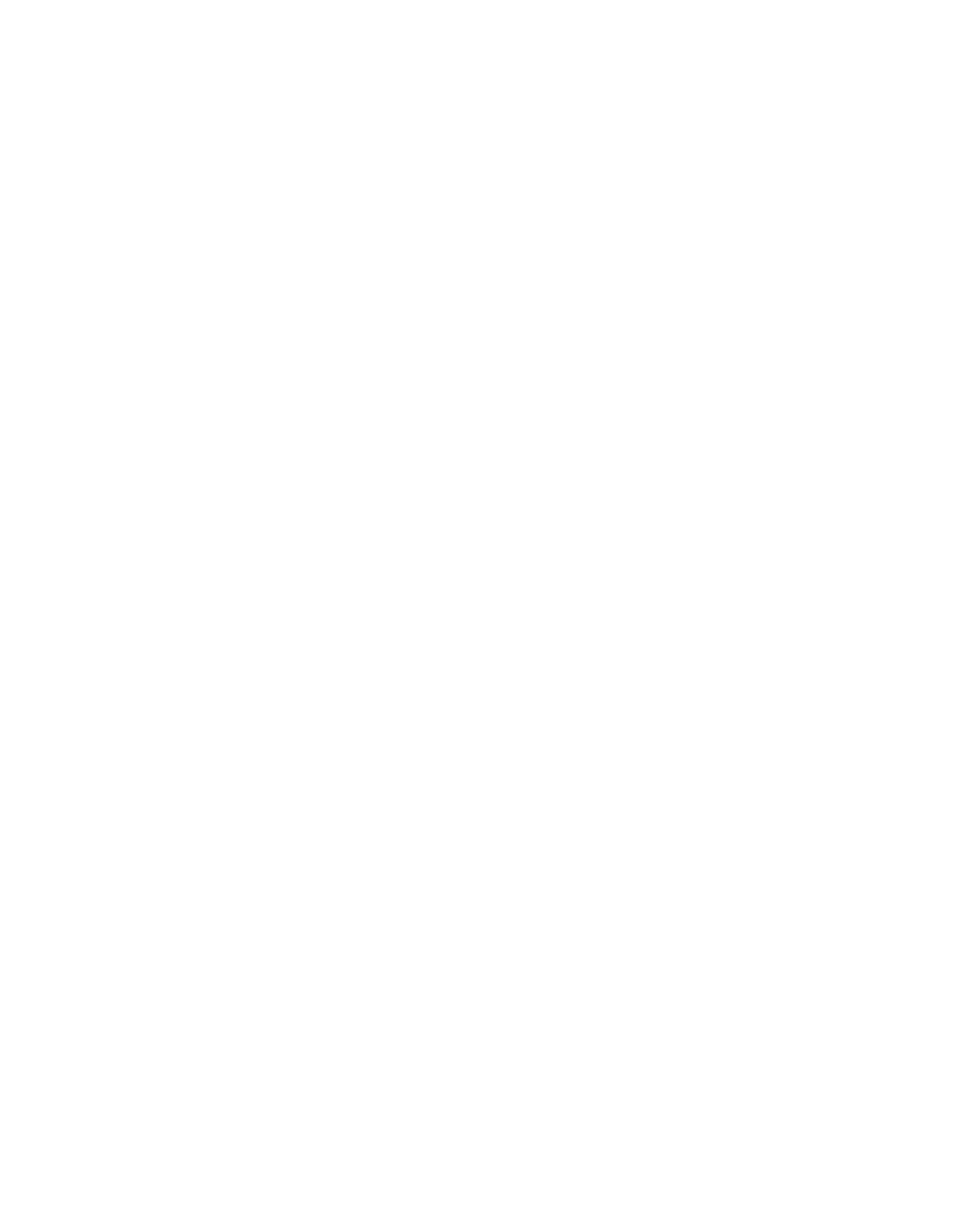#### **UNCONTESTED LOCAL THIRD READING BILL**

**S. 515--Senators Stephens and Hutto: A BILL TO AMEND SECTION 3(B)(5) OF ACT 280 OF 2018, RELATING TO THE ORANGEBURG COUNTY SCHOOL DISTRICT BOARD OF TRUSTEES' DUTY TO ADOPT ATTENDANCE ZONES, TO PROVIDE THAT THE BOARD'S DUTY TO ADOPT ATTENDANCE ZONES AND RELATED PROVISIONS SHALL NOT APPLY IF THE BOARD DETERMINES THAT A BUILDING OR STRUCTURE IS AN IMMINENT THREAT TO THE HEALTH OR SAFETY OF STUDENTS OR STAFF, THE NEEDED UPGRADES AND REPAIRS TO MAINTAIN A BUILDING OR STRUCTURE ARE ECONOMICALLY UNFEASIBLE, OR A BUILDING OR STRUCTURE IS UNDERUTILIZED AND THE USE OF ANOTHER BUILDING OR STRUCTURE IS FEASIBLE.** (Without reference--February 03, 2021)

(Read the second time--February 09, 2021)

**S. 526--Senators Hutto and Matthews: A BILL TO AMEND ACT 174 OF 1999, RELATING TO THE ALLENDALE COUNTY BOARD OF EDUCATION, SO AS TO CHANGE THE DEADLINE FOR FILING A NOTICE OF CANDIDACY, TO REQUIRE CANDIDATES SEEKING ELECTION TO SUBMIT A STATEMENT OF CANDIDACY RATHER THAN SIGNED PETITIONS, AND TO MAKE CONFORMING CHANGES.**

> (Without reference--February 04, 2021) (Read the second time--February 10, 2021)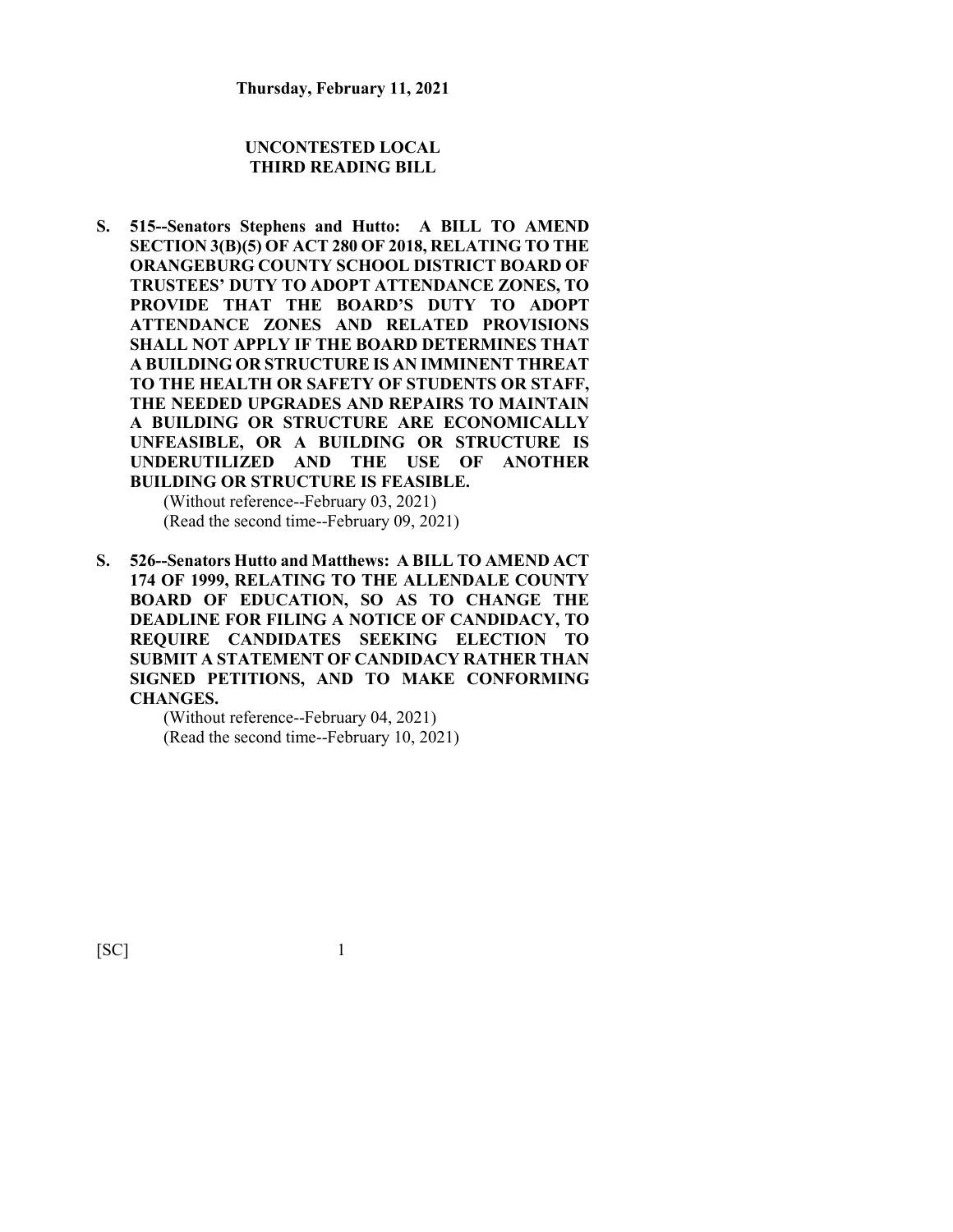#### **UNCONTESTED LOCAL SECOND READING BILLS**

**S. 446--Senator Malloy: A BILL TO AMEND ACT 259 OF 1961, AS AMENDED, RELATING TO THE HARTSVILLE COMMUNITY CENTER BUILDING COMMISSION, TO INCREASE THE COMMISSION'S MEMBERSHIP FROM THREE TO FIVE MEMBERS.**

(Without reference--January 12, 2021)

**S. 447--Senator Malloy: A BILL TO PROVIDE THAT EACH MEMBER OF THE LEE COUNTY TRANSPORTATION COMMITTEE SHALL BE ALLOWED AND PAID ONE HUNDRED DOLLARS FROM LEE COUNTY "C" FUND REVENUES FOR EACH MEETING AT WHICH HE IS IN ATTENDANCE, TO PROVIDE THAT THE MEMBERS OF THE LEE COUNTY TRANSPORTATION COMMITTEE SHALL RECEIVE PAYMENTS UPON THE ISSUANCE OF APPROVED VOUCHERS BY THE COMMITTEE'S CHAIRMAN, EXCEPT THAT THE CHAIRMAN MAY NOT APPROVE VOUCHERS FOR MORE THAN FIFTEEN MEETINGS PER FISCAL YEAR FOR EACH MEMBER OF THE COMMITTEE, AND TO PROVIDE THAT THE CHAIRMAN OF THE LEE COUNTY LEGISLATIVE DELEGATION SHALL BE AN EX-OFFICIO, NONVOTING MEMBER OF THE LEE COUNTY TRANSPORTATION COMMITTEE.**

(Without reference--January 12, 2021)

**S. 448--Senator Fanning: A BILL TO AMEND ACT 379 OF 1959, AS AMENDED, RELATING TO THE CHESTER METROPOLITAN DISTRICT, SO AS TO ADD FOUR MEMBERS TO THE CHESTER COUNTY BOARD OF DIRECTORS APPOINTED BY THE CHESTER COUNTY LEGISLATIVE DELEGATION.**

(Without reference--January 12, 2021)

**H. 3584--Reps. Sandifer and Whitmire: A BILL TO AMEND ACT 1041 OF 1970, AS AMENDED, RELATING TO THE ASSESSMENT OF TAXES IN OCONEE COUNTY, SO AS TO REVISE THE MEMBERSHIP AND COMPOSITION OF**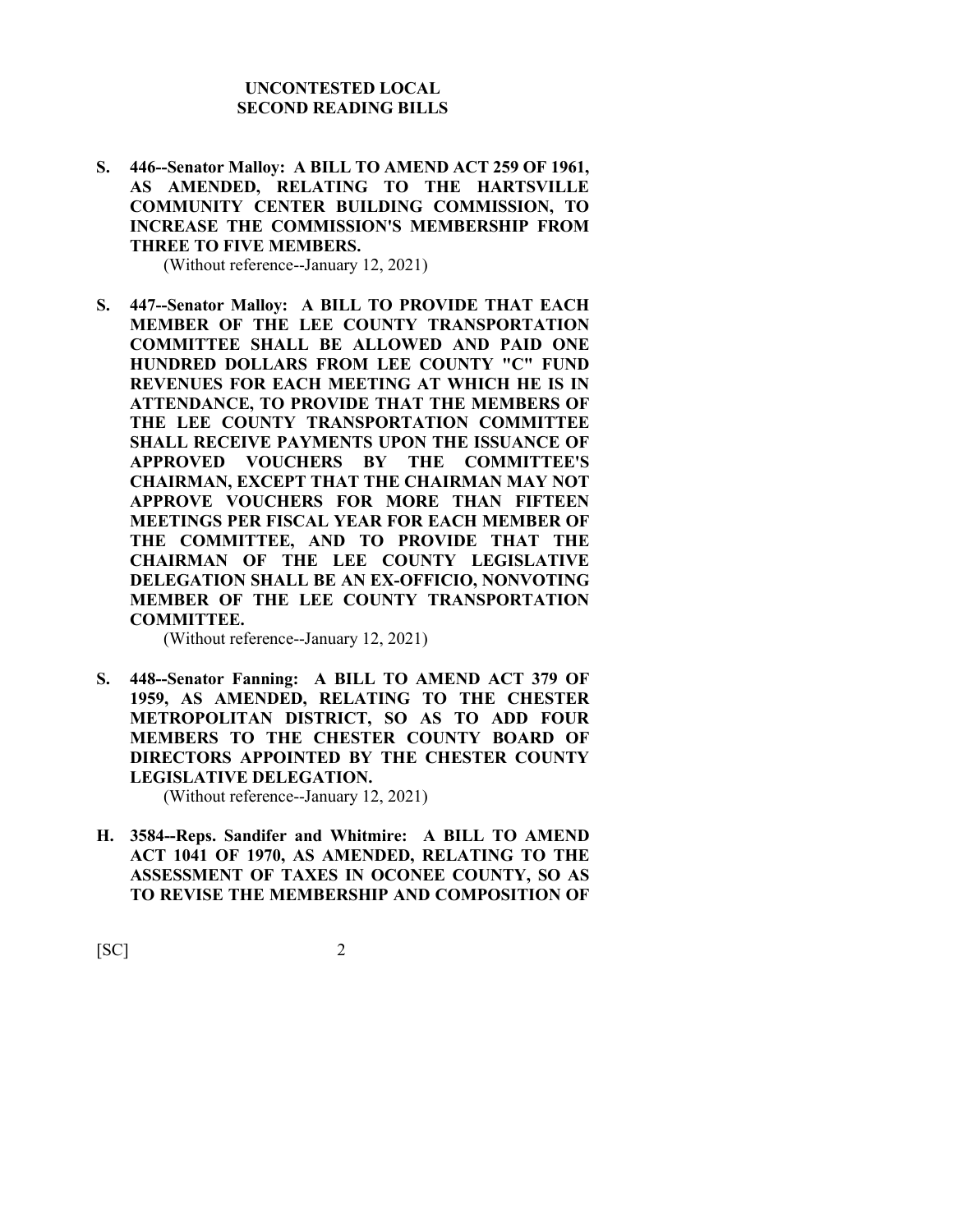**THE OCONEE COUNTY BOARD OF ASSESSMENT APPEALS.**

(Without reference--February 03, 2021)

**H. 3740--Rep. McGarry: A BILL TO AMEND ACT 126 OF 1959, AS AMENDED, RELATING TO THE LANCASTER COUNTY COMMISSION FOR HIGHER EDUCATION, SO AS TO PROVIDE FOR THE COMMISSION'S RECEIPT AND ADMINISTRATION OF LANCASTER COUNTY MILLAGE-DERIVED FUNDS, TO PROVIDE THAT THE DEAN OF THE UNIVERSITY OF SOUTH CAROLINA LANCASTER MUST BE AN EX OFFICIO MEMBER OF THE COMMISSION, TO CLARIFY THE COMMISSION'S ROLE RELATING TO THE OFFERING OF POST-SECONDARY COURSES; TO REMOVE CERTAIN ARCHAIC LANGUAGE, AND TO REQUIRE THE COMMISSION TO SUBMIT AN ANNUAL REPORT TO LANCASTER COUNTY COUNCIL.**

(Without reference--February 03, 2021)

**MOTION PERIOD**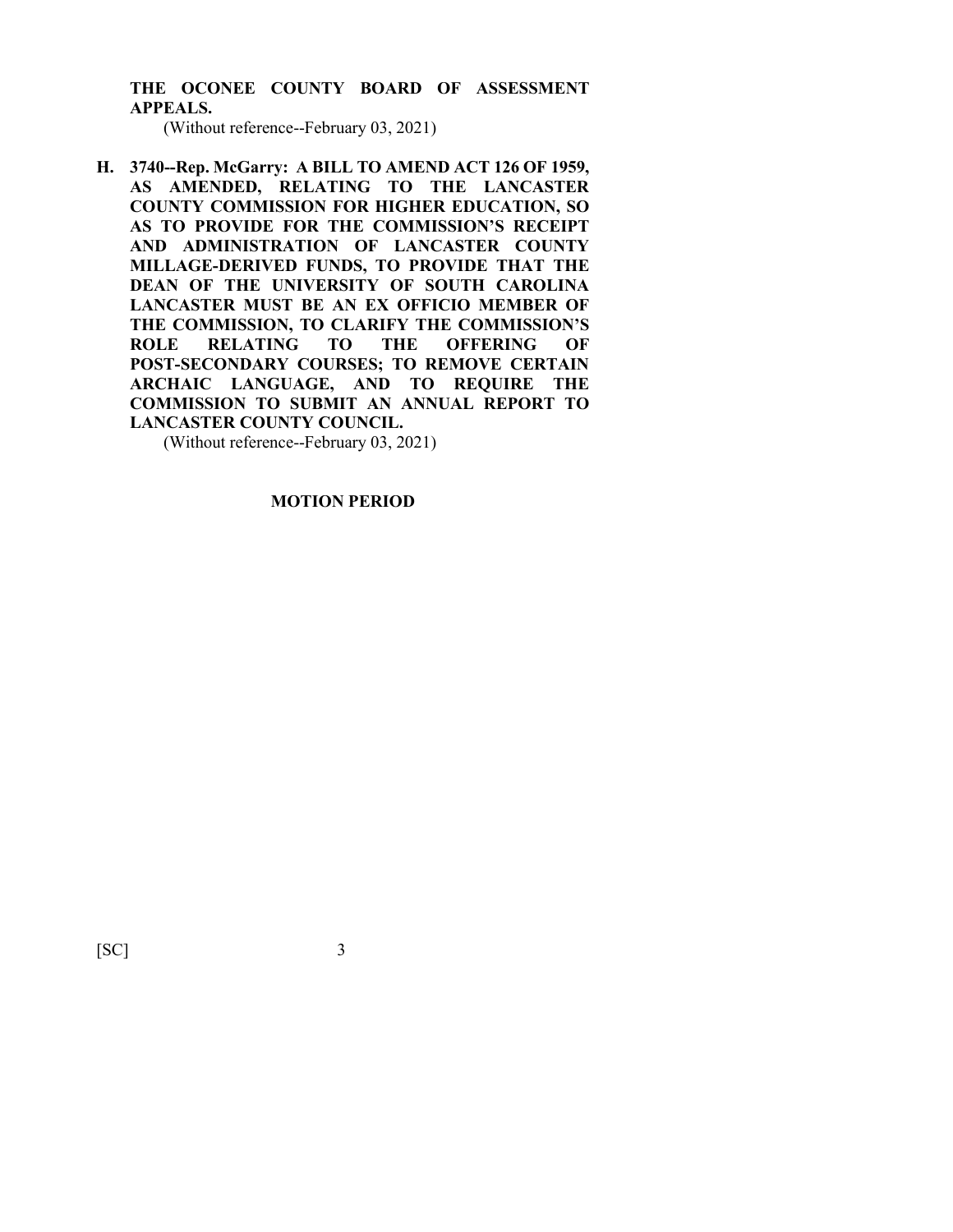#### **STATEWIDE THIRD READING BILLS**

**S. 378--Senators Cash and Senn: A BILL TO AMEND SECTION 47-3-630 OF THE 1976 CODE, RELATING TO PENALTIES FOR TEASING, MALTREATING, AND INJURING POLICE DOGS AND HORSES, TO PROVIDE FOR PENALTIES, RESTITUTION, AND COMMUNITY SERVICE.**

> (Read the first time--January 12, 2021) (Reported by Committee on Agriculture and Natural Resources--February 02, 2021) (Favorable with amendments) (Committee Amendment Tabled--February 09, 2021) (Read the second time--February 10, 2021) (Ayes 41, Nays 0--February 10, 2021)

**S. 201--Senator Hembree: A BILL TO AMEND CHAPTER 18, TITLE 59 OF THE 1976 CODE, RELATING TO THE EDUCATION ACCOUNTABILITY ACT, BY ADDING ARTICLE 16, TO PROVIDE REVISED ACCOUNTABILITY MEASURES FOR PUBLIC SCHOOLS AND PUBLIC SCHOOL DISTRICTS; AND TO REPEAL ARTICLE 15, CHAPTER 18, TITLE 59 OF THE 1976 CODE, RELATING TO INTERVENTION AND ASSISTANCE UNDER THE EDUCATION ACCOUNTABILITY ACT.**

(Read the first time--January 12) (Reported by Committee on Education--January 28, 2021) (Favorable) (Amended--February 10, 2021) (Read the second time--February 10, 2021) (Ayes 42, Nays 1--February 10, 2021)

#### **STATEWIDE SECOND READING BILLS**

**S. 200--Senators Hembree, Martin, Kimbrell and Shealy: A BILL TO AMEND SECTION 24-3-530 OF THE 1976 CODE, RELATING TO DEATH BY ELECTROCUTION OR LETHAL INJECTION, TO PROVIDE THAT A PERSON SENTENCED TO DEATH MAY ELECT FOR ELECTROCUTION OR LETHAL INJECTION IF LETHAL INJECTION IS AVAILABLE AT THE TIME OF ELECTION, TO PROVIDE THAT AN ELECTION EXPIRES**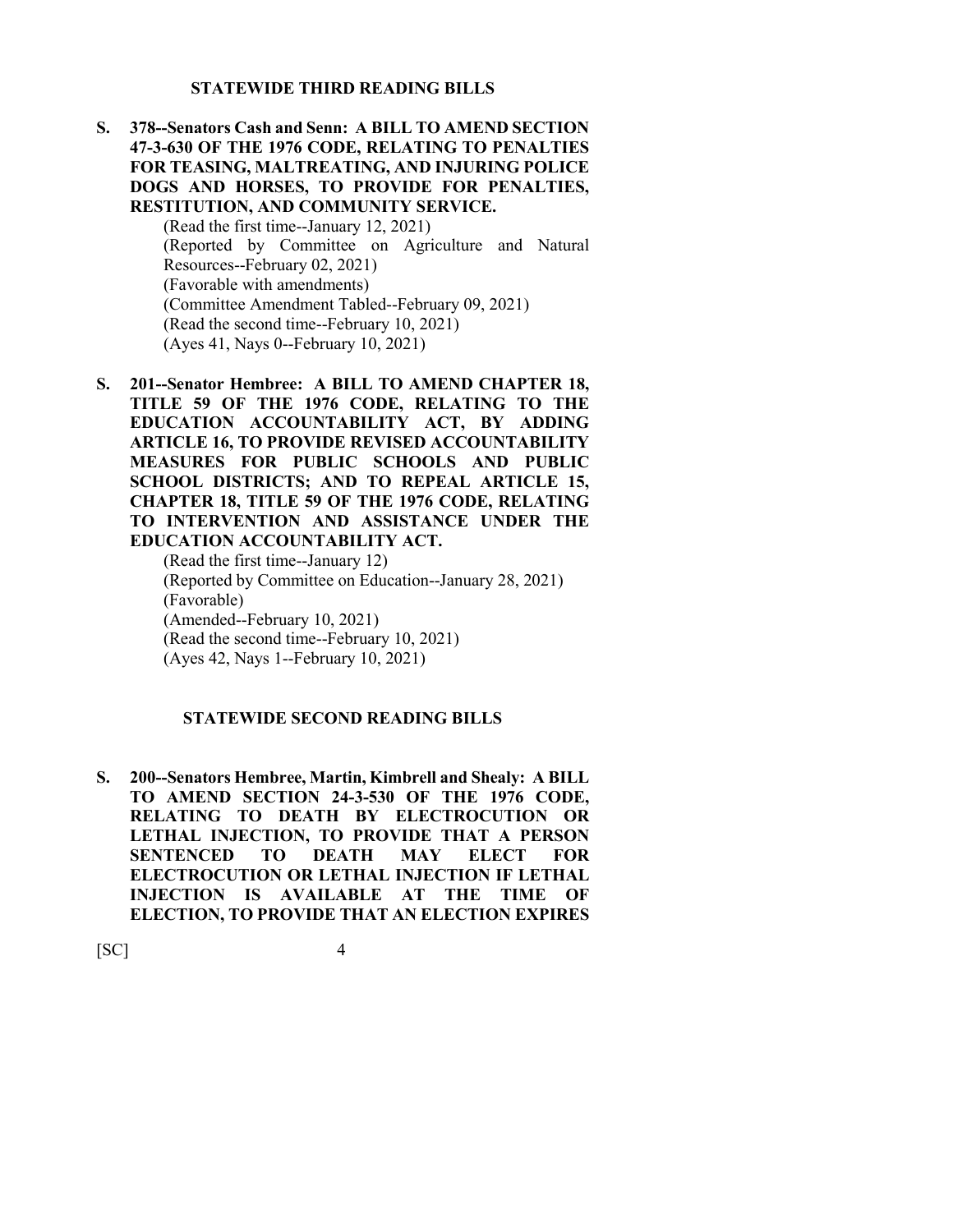**AND MUST BE RENEWED IN WRITING IF THE CONVICTED PERSON RECEIVES A STAY OF EXECUTION OR THE EXECUTION DATE HAS PASSED, TO PROVIDE THAT A PENALTY MUST BE ADMINISTERED BY ELECTROCUTION FOR A PERSON WHO WAIVES HIS RIGHT OF ELECTION, TO PROVIDE THAT THE DEPARTMENT OF CORRECTIONS DIRECTOR SHALL DETERMINE AND CERTIFY TO THE SUPREME COURT WHETHER THE METHOD SELECTED IS AVAILABLE, TO PROVIDE THAT A CONVICTED PERSON'S SIGNATURE MUST BE WITNESSED, AND TO PROVIDE THAT THE MANNER OF INFLICTING A DEATH SENTENCE MUST BE ELECTROCUTION REGARDLESS OF THE METHOD ELECTED BY THE PERSON IF EXECUTION BY LETHAL INJECTION IS UNAVAILABLE OR IS HELD TO BE UNCONSTITUTIONAL BY AN APPELLATE COURT OF COMPETENT JURISDICTION.**

(Read the first time--January 12, 2021) (Polled by Committee on Corrections and Penology--February 02, 2021) (Favorable) (Contested by Senators Matthews and Allen)

**S. 40--Senator Grooms: A BILL TO AMEND SECTION 5-29-30 OF THE 1976 CODE, RELATING TO THE RIGHT OF MUNICIPALITIES TO ESTABLISH ON-STREET PARKING FACILITIES, TO PROVIDE THAT MUNICIPALITIES MAY NOT ESTABLISH OR ALTER PARKING FACILITIES ON ANY STATE HIGHWAY FACILITY WITHOUT THE PRIOR APPROVAL OF THE DEPARTMENT OF TRANSPORTATION; TO AMEND SECTION 57-5-840 OF THE 1976 CODE, RELATING TO ALTERATIONS BY A MUNICIPALITY OF STATE HIGHWAY FACILITIES, TO PROVIDE THAT RESTRICTIONS ON THE USE OF STATE HIGHWAY FACILITIES BY A MUNICIPALITY ARE SUBJECT TO PRIOR APPROVAL BY THE DEPARTMENT OF TRANSPORTATION; TO AMEND ARTICLE 5, CHAPTER 5, TITLE 57 OF THE 1976 CODE, RELATING TO CONSTRUCTION OF THE STATE HIGHWAY SYSTEM, BY ADDING SECTION 57-5-845, TO PROVIDE THAT PARKING ON STATE HIGHWAY FACILITIES LOCATED**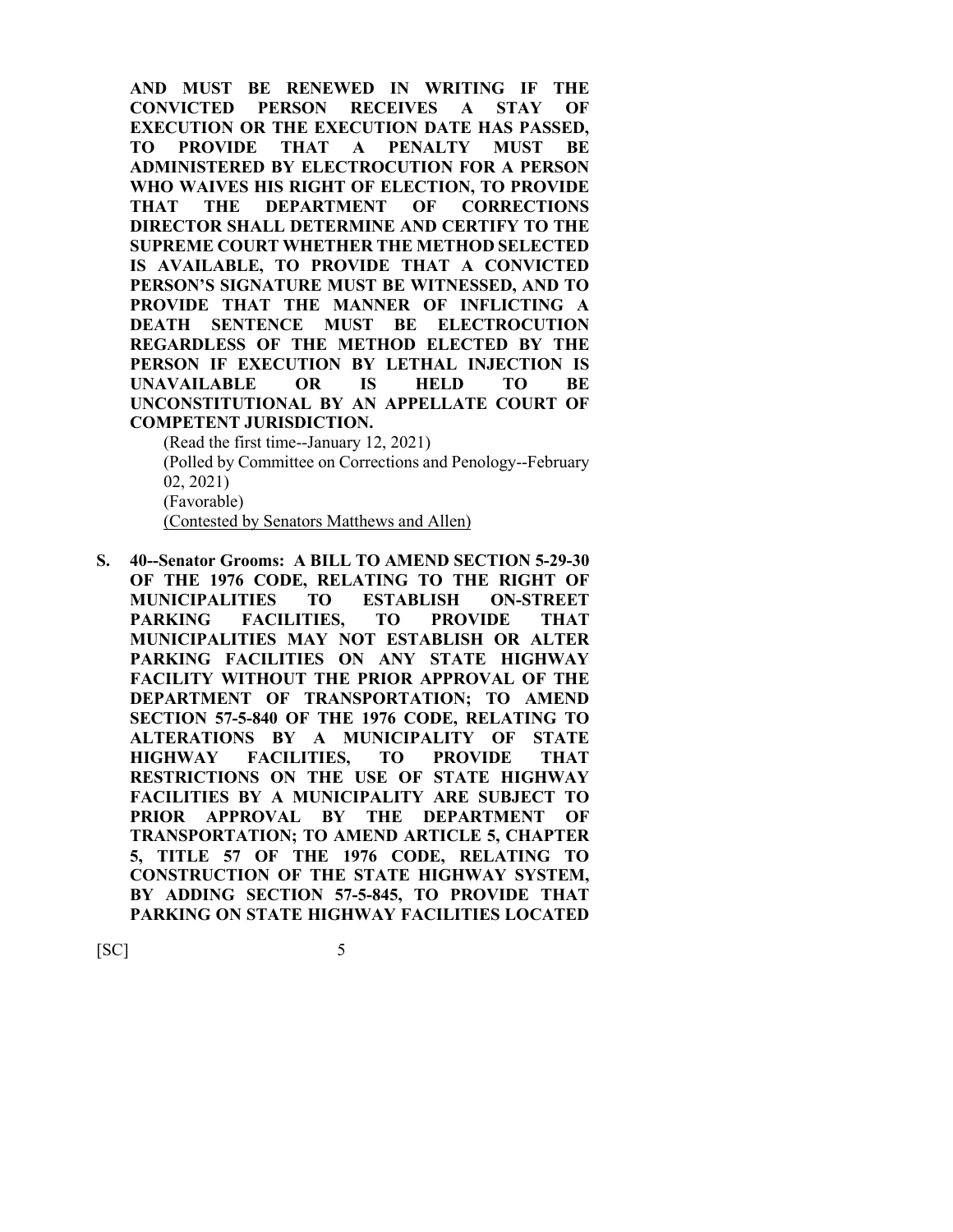**ON BARRIER ISLANDS IS FREE AND ANY RESTRICTIONS MAY ONLY BE MADE BY THE DEPARTMENT OF TRANSPORTATION TO AMEND SECTION 57-7-210 OF THE 1976 CODE, RELATING TO OBSTRUCTIONS IN HIGHWAYS, TO PROVIDE THAT THE FINE FOR VIOLATIONS IS CALCULATED ON A PER-DAY BASIS; TO AMEND SECTION 57-7-220 OF THE 1976 CODE, RELATING TO THE REMOVAL OF OBSTRUCTIONS IN HIGHWAYS, TO PROVIDE THAT OBSTRUCTIONS ON ANY PORTION OF A PUBLIC HIGHWAY MUST BE REMOVED AS SOON AS POSSIBLE BY THE GOVERNMENTAL ENTITY RESPONSIBLE FOR MAINTAINING THE HIGHWAY; AND TO DEFINE NECESSARY TERMS.**

(Read the first time--January 12, 2021) (Reported by Committee on Transportation--February 03, 2021) (Favorable) (Contested by Senators Bennett and Hutto)

**S. 491--Senator Leatherman: A JOINT RESOLUTION AUTHORIZING THE ISSUANCE OF NOT EXCEEDING FIVE HUNDRED FIFTY MILLION (\$550,000,000) AGGREGATE PRINCIPAL AMOUNT OF GENERAL OBLIGATION STATE ECONOMIC DEVELOPMENT BONDS AND SUPPLEMENTING THE PROVISIONS OF CHAPTER 41, TITLE 11 FOR THE LIMITED PURPOSE OF DEFRAYING THE COST OF INTERMODAL CONTAINER TRANSFER INFRASTRUCTURE, WATERBORNE CARGO INFRASTRUCTURE, AND RELATED INFRASTRUCTURE IN SUPPORT THEREOF, AT OR IN THE VICINITY OF THE PORT OF CHARLESTON; TO ALLOCATE SUFFICIENT TAX REVENUES TO PROVIDE FOR THE PAYMENT OF PRINCIPAL AND INTEREST ON THE BONDS; TO PRESCRIBE REQUIREMENTS FOR NOTIFICATION, REVIEW, AND APPROVAL OF BOND ISSUANCE; TO PROVIDE FOR A PROCESS TO DEMONSTRATE COMPLIANCE WITH THE**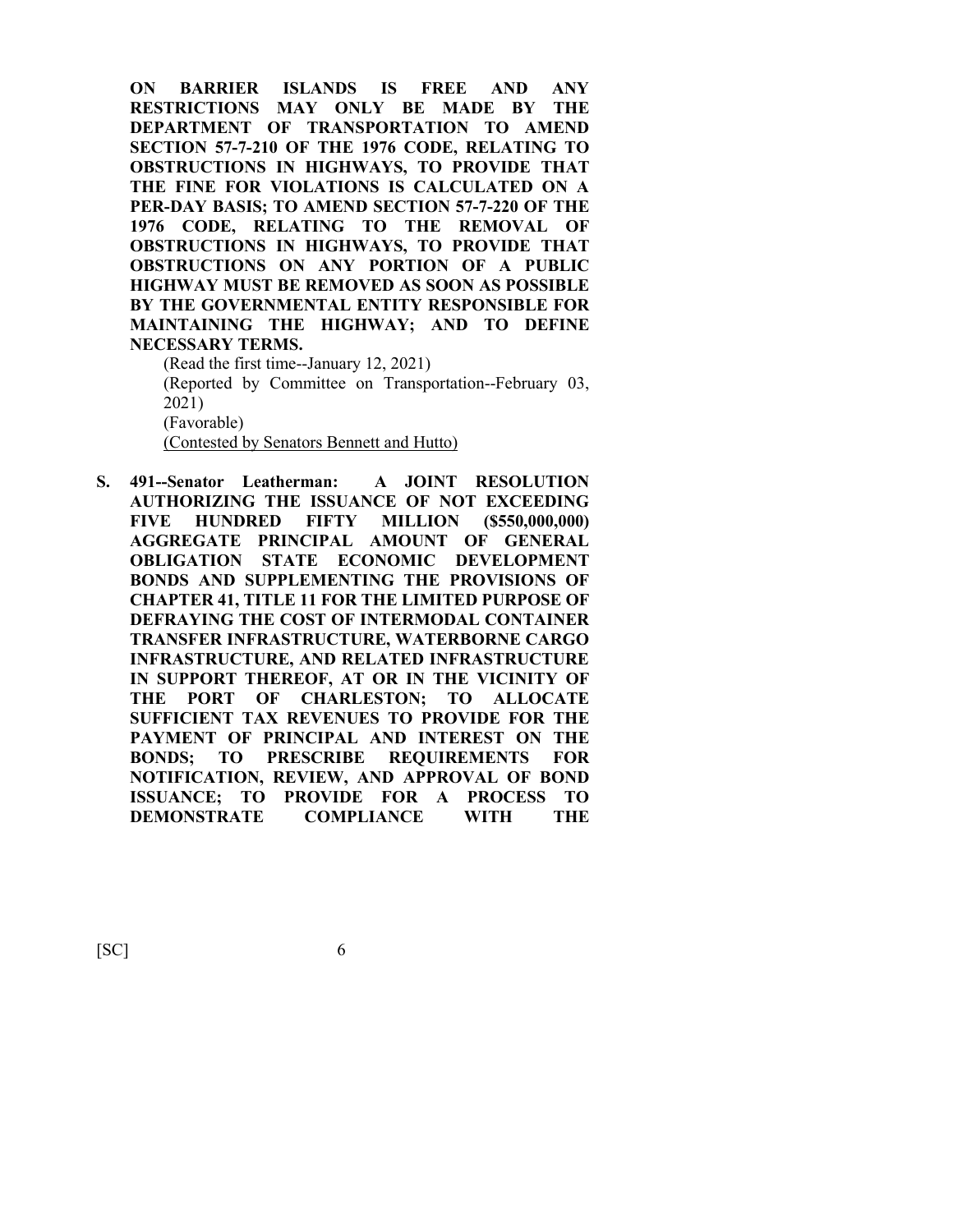#### **CONSTITUTIONAL LIMITATION ON DEBT SERVICE; AND TO MAKE OTHER PROVISIONS RELATED TO THE BONDS.**

(Read the first time--January 27, 2021) (Reported by Committee on Finance--February 03, 2021) (Favorable with amendments) (Contested by Senators Setzler and Kimpson)

**S. 510--Senators Grooms, Verdin, Davis, Adams, Bennett, Campsen, Climer, Corbin, Cromer, Gambrell, Hembree, Hutto, K. Johnson, Kimbrell, Loftis, Massey, McElveen, Peeler, Senn, Shealy, Talley, Turner, Williams, Young, Alexander, Goldfinch, Harpootlian, Jackson, M. Johnson, Kimpson, Matthews, Rice, Sabb, Setzler, Stephens, Rankin and Scott: A BILL TO AMEND SECTION 56-15-10 OF THE 1976 CODE, RELATING TO DEFINITIONS FOR THE REGULATION OF MOTOR VEHICLE MANUFACTURERS, DISTRIBUTORS, AND DEALERS, TO AMEND AND ADD DEFINITIONS, TO AMEND ARTICLE 1, CHAPTER 15, TITLE 56 OF THE 1976 CODE BY ADDING SECTION 56-15-35, TO PROVIDE FOR HOW A FRANCHISOR, MANUFACTURER, DISTRIBUTOR, OR A THIRD PARTY AFFILIATE MUST HANDLE CONSUMER DATA; TO AMEND SECTION 56-15-40 OF THE 1976 CODE, RELATING TO SPECIFIC ACTS DEEMED UNFAIR METHODS OF COMPETITION AND UNFAIR OR DECEPTIVE ACTS OR PRACTICES, TO AMEND A VIOLATION FOR TAKING ANY ADVERSE ACTION AGAINST A DEALER FOR OFFERING OR DECLINING TO OFFER PROMOTIONS, SERVICE CONTRACTS, DEBT CANCELLATION AGREEMENTS, MAINTENANCE AGREEMENTS, OR OTHER SIMILAR PRODUCTS; AND TO ADD AND PROVIDE FOR ADDITIONAL VIOLATIONS; TO AMEND SECTION 56-15-45(A)(3) AND (D) OF THE 1976 CODE, RELATING TO OWNERSHIP, OPERATION OR CONTROL OF COMPETING DEALERSHIPS BY MANUFACTURER OR FRANCHISOR, TO PROVIDE FOR A DATE CHANGE, TO DELETE QUALIFICATIONS FOR AN EXEMPTION, AND TO ADD THAT A MANUFACTURER MAY NOT LEASE OF ENTER INTO A SUBSCRIPTION AGREEMENT EXCEPT TO A NEW DEALER HOLDING A FRANCHISE IN THE LINE MAKE THAT INCLUDES THE VEHICLE; TO AMEND**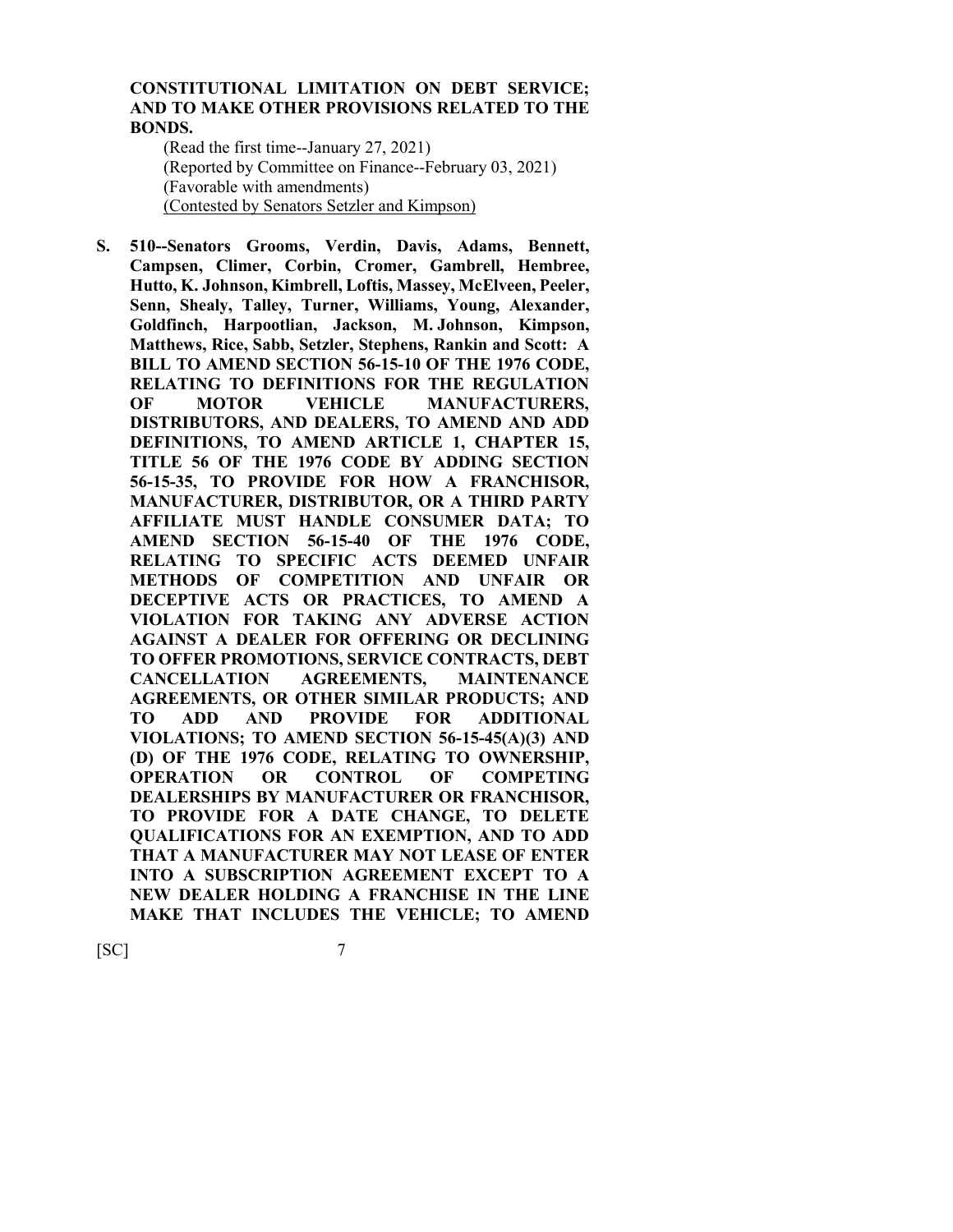**SECTION 56-15-46 OF THE 1976 CODE, RELATING TO THE NOTICE OF INTENT TO ESTABLISH OR RELOCATE COMPETING DEALERSHIP, TO AMEND THE RADIUS AND ADD A TIME REQUIREMENT FOR NOTICE; TO AMEND SECTION 56-15-50 OF THE 1976 CODE, RELATING TO THE REQUIREMENT THAT MANUFACTURERS MUST SPECIFY DELIVERY AND PREPARATION OBLIGATIONS OF DEALERS, FILING OF COPY OF OBLIGATIONS, AND SCHEDULE OF COMPENSATION, TO ADD A PROVISION FOR INDEMNIFICATION; TO AMEND SECTION 56-15-60 OF THE 1976 CODE, RELATING TO THE FULFILLMENT OF WARRANTY AGREEMENTS AND A DEALERS' CLAIMS FOR COMPENSATION, TO PROVIDE THAT IT IS UNLAWFUL FOR A NEW MOTOR VEHICLE MANUFACTURER TO RECOVER ANY PORTION OF ITS COSTS FOR COMPENSATING DEALERS FOR RECALLS OR WARRANTY PARTS AND SERVICE, EITHER BY REDUCTION IN THE AMOUNT DUE TO THE DEALER, OR BY SEPARATE CHARGE, SURCHARGE, OR OTHER IMPOSITION, TO PROVIDE FOR COMPENSATION AND A COMPENSATION SCHEDULE, TO PROVIDE EXCLUSIONS, TO PROHIBIT A MANUFACTURER FROM TAKING CERTAIN ADVERSE ACTION AGAINST A DEALER TO SEEKING TO OBTAIN COMPENSATION, TO PROVIDE FOR A PROTEST PROCEDURE, TO PROVIDE FOR CLAIMS AND VIOLATIONS, TO PROVIDE FOR AUDITS, AND TO PROVIDE FOR USED MOTOR VEHICLES; TO AMEND SECTION 56-15-65 OF THE 1976 CODE, RELATING TO REQUIREMENTS FOR A CHANGE OF LOCATION OR ALTERATION OF A DEALERSHIP, TO PROVIDE ADDITIONAL VIOLATIONS; TO AMEND SECTION 56-15-70 OF THE 1976 CODE, RELATING TO CERTAIN UNREASONABLE RESTRICTIONS ON DEALERS OR FRANCHISEES THAT ARE UNLAWFUL, TO ADD RELOCATION; TO AMEND SECTION 56-15-75 OF THE 1976 CODE, RELATING TO REQUIREMENTS THAT THE DEALER REFRAIN FROM ACQUIRING ANOTHER LINE OF NEW MOTOR VEHICLES, TO DELETE THE EVIDENTIARY STANDARD; TO AMEND SECTION 56-15-90 OF THE 1976 CODE, RELATING TO THE FAILURE TO RENEW, TERMINATION OR RESTRICTION OF TRANSFER OF FRANCHISE AND**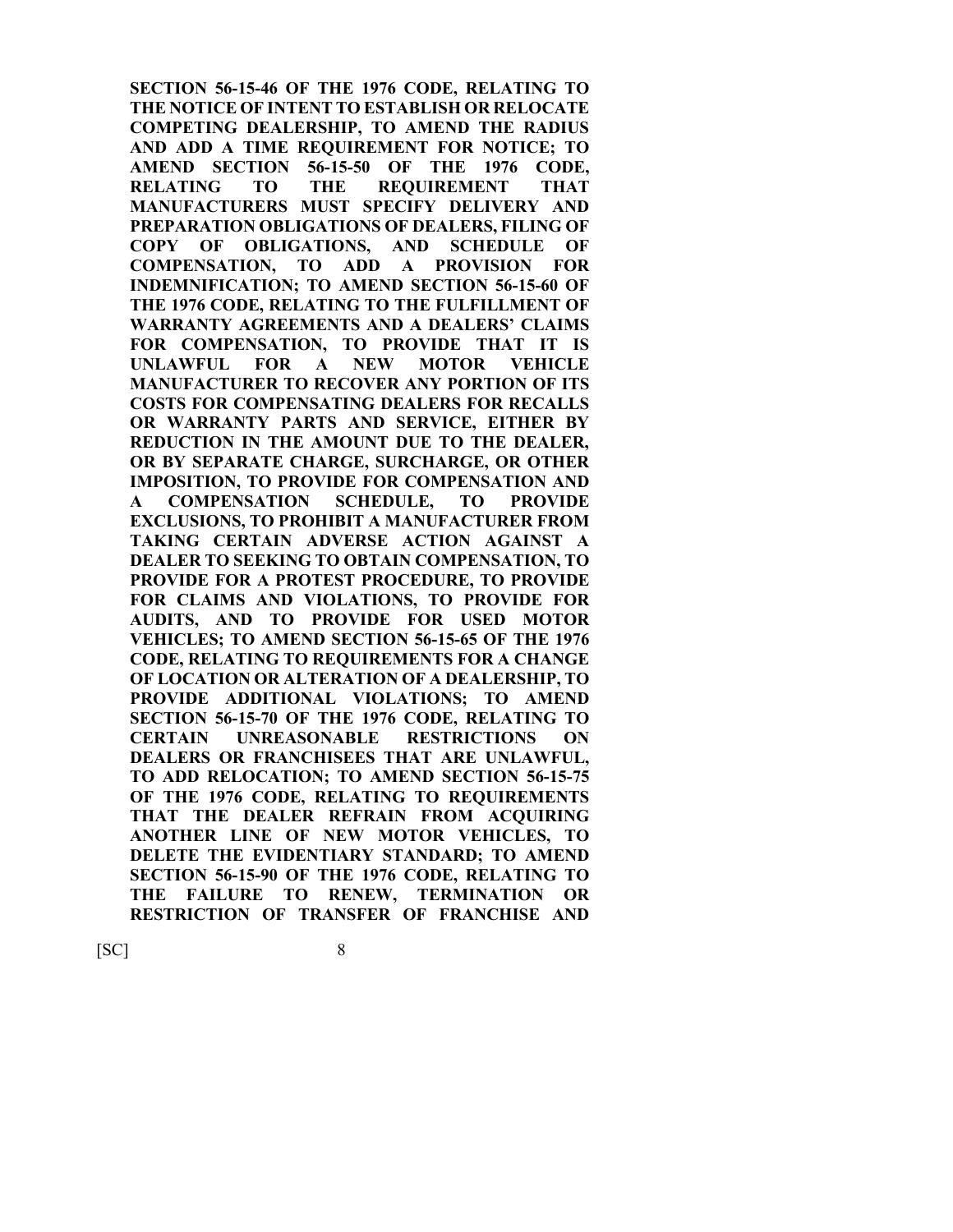**DETERMINING REASONABLE COMPENSATION FOR THE VALUE OF A DEALERSHIP FRANCHISE, TO EXPAND FAIR MARKET VALUE CONSIDERATIONS; TO AMEND SECTION 56-15-140 OF THE 1976 CODE, RELATING TO VENUE, AND TO DECLARE THAT VENUE IS IN STATE COURTS IN SOUTH CAROLINA RATHER THAN THE STATE OF SOUTH CAROLINA.**

(Read the first time--February 2, 2021) (Reported by Committee on Transportation--February 03, 2021) (Favorable) (Contested by Senator Bennett)

**S. 221--Senators Shealy, Alexander, Hutto, Jackson and Gustafson: A BILL TO AMEND CHAPTER 7, TITLE 63 OF THE 1976 CODE, RELATING TO CHILD PROTECTION AND PERMANENCY, BY ADDING ARTICLE 8, TO PROVIDE FOR EXTENDED FOSTER CARE FOR PERSONS EIGHTEEN TO TWENTY-ONE YEARS OLD, TO CREATE THE EXTENDED FOSTER CARE PROGRAM, TO PROVIDE FOR VOLUNTARY PLACEMENT, TO PROVIDE FOR THE REVIEW OF VOLUNTARY PLACEMENT AFTER AGE EIGHTEEN, TO PROVIDE FOR COURT-ORDERED FOSTER CARE PLACEMENT AFTER AGE EIGHTEEN, TO PROVIDE FOR ADMINISTRATIVE CASE REVIEW, TO PROVIDE FOR PERMANENCY PLANNING FOR PERSONS EIGHTEEN TO TWENTY-ONE YEARS OLD, TO PROVIDE FOR JUDICIAL REVIEW, TO PROVIDE FOR ADMINISTRATIVE APPEALS; TO AMEND SECTION 63-7-1700(H) OF THE 1976 CODE, RELATING TO PERMANENCY PLANNING, TO MAKE CONFORMING CHANGES; AND TO DEFINE NECESSARY TERMS.**

(Read the first time--January 12, 2021) (Reported by Committee on Family and Veteran's Services-- February 10, 2021) (Favorable with amendments)

**S. 222--Senators Shealy, McLeod, Hutto, Jackson, Matthews and Gustafson: A BILL TO AMEND SECTION 63-7-2320 OF THE 1976 CODE, RELATING TO THE KINSHIP FOSTER CARE PROGRAM, TO PROVIDE THAT FICTIVE KIN ARE ELIGIBLE TO BE FOSTER PARENTS UNDER THE**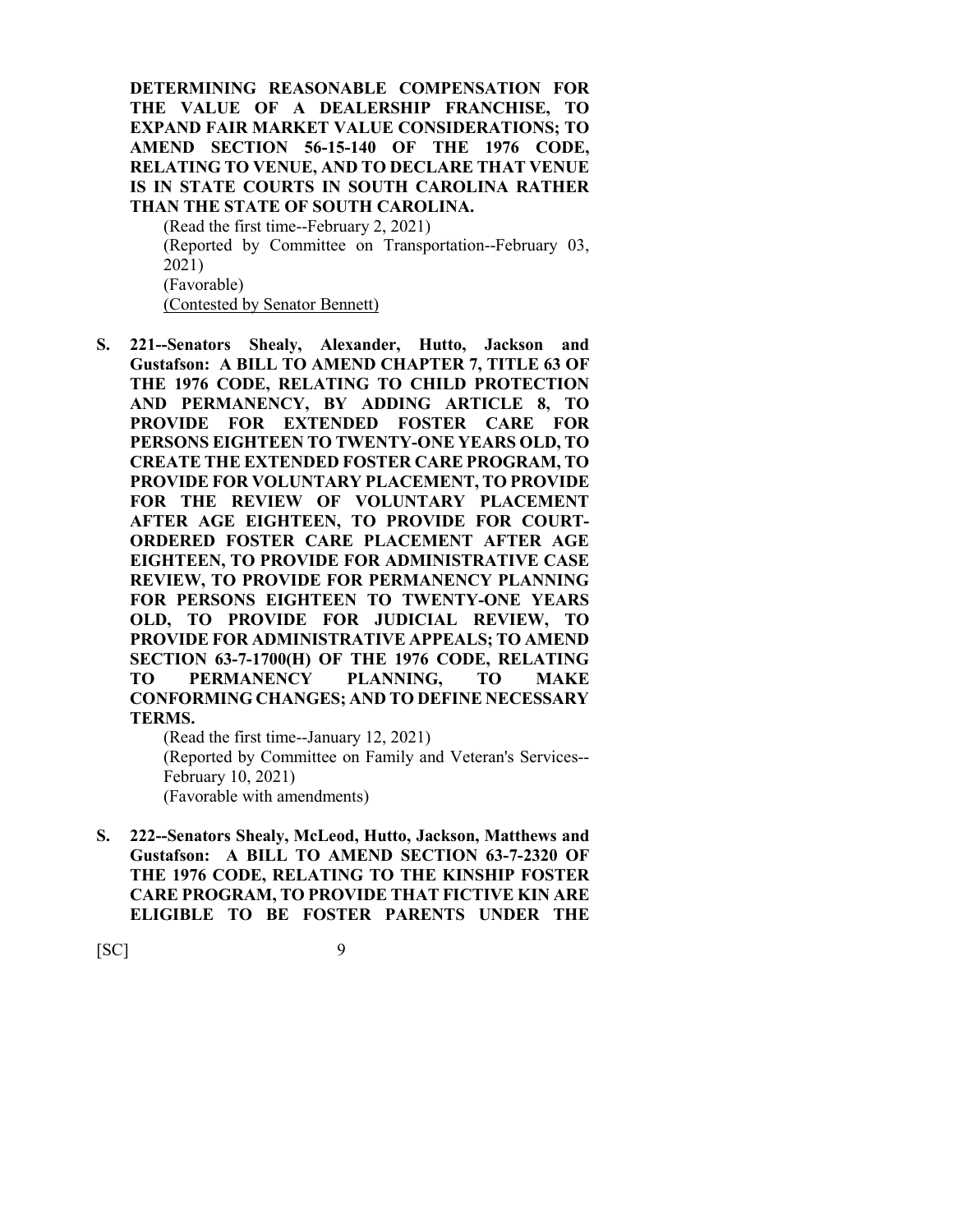#### **KINSHIP FOSTER CARE PROGRAM, TO PROVIDE THAT RELATIVES AND FICTIVE KIN MAY FOSTER A CHILD BEFORE BEING LICENSED AS A KINSHIP FOSTER CARE PROVIDER UNDER CERTAIN CIRCUMSTANCES, AND TO DEFINE NECESSARY TERMS.**

(Read the first time--January 12, 2021) (Reported by Committee on Family and Veteran's Services-- February 10, 2021) (Favorable)

**S. 441--Senators Shealy, Hutto and Jackson: A BILL TO AMEND 63-7-1210(A) OF THE 1976 CODE, RELATING TO DEPARTMENT OF SOCIAL SERVICES INVESTIGATIONS OF INSTITUTIONAL ABUSE, TO PROVIDE FOR INVESTIGATIONS OF ABUSE IN QUALIFIED RESIDENTIAL TREATMENT PROGRAMS; TO AMEND SECTION 63-7-2350(A) OF THE 1976 CODE, RELATING TO RESTRICTIONS ON FOSTER CARE OR ADOPTION PLACEMENTS, TO PROVIDE CIRCUMSTANCES UNDER WHICH A CHILD MAY NOT BE PLACED IN A QUALIFIED RESIDENTIAL TREATMENT PROGRAM; TO AMEND SUBARTICLE 11, ARTICLE 3, CHAPTER 7, TITLE 63 OF THE 1976 CODE, RELATING TO JUDICIAL PROCEEDINGS, BY ADDING SECTION 63-7-1730 AND SECTION 63-7-1740, TO PROVIDE ASSESSMENT, CASE PLANNING, AND DOCUMENTATION REQUIREMENTS FOR CHILDREN PLACED IN QUALIFIED RESIDENTIAL TREATMENT PROGRAMS, AND TO PROVIDE JUDICIAL REVIEW REQUIREMENTS FOR CHILDREN PLACED IN QUALIFIED RESIDENTIAL TREATMENT PROGRAMS; TO AMEND SECTION 63-7-1700(B) OF THE 1976 CODE, RELATING TO THE CONTENTS OF A SUPPLEMENTAL REPORT FOR PERMANENCY PLANNING, TO INCLUDE JUDICIAL REVIEW REQUIREMENTS IN THE REPORT; AND TO AMEND SECTION 63-7-1700 OF THE 1976 CODE, RELATING TO PERMANENCY PLANNING, TO PROVIDE FOR JUDICIAL REVIEW OF THE PLACEMENT OF A CHILD IN A QUALIFIED RESIDENTIAL TREATMENT PROGRAM; AND TO DEFINE NECESSARY TERMS.**

(Read the first time--January 12, 2021) (Reported by Committee on Family and Veteran's Services-- February 10, 2021) (Favorable)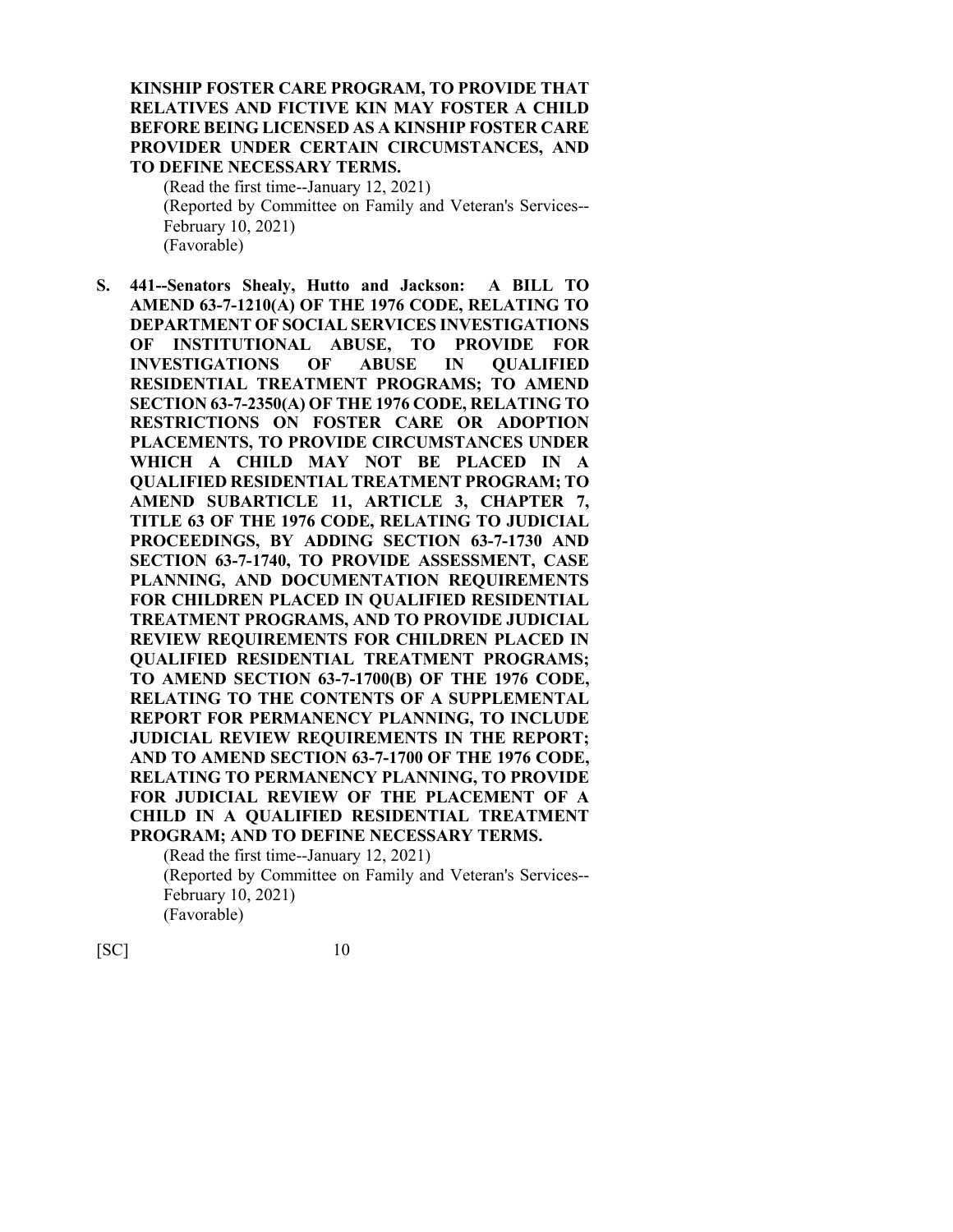**S. 521--Senators Shealy and Cromer: A CONCURRENT RESOLUTION TO COMMEMORATE THE NATIONAL INVEST IN VETERANS WEEK ON MARCH 1-7 IN SUPPORT OF VETERAN-OWNED BUSINESSES.**

> (Introduced--February 3, 2021) (Reported by Committee on Family and Veteran's Services-- February 10, 2021) (Favorable)

**H. 3825--Reps. Wooten, Alexander, Allison, Anderson, Atkinson, Bailey, Ballentine, Bamberg, Bannister, Bennett, Bernstein, Blackwell, Bradley, Brawley, Brittain, Bryant, Burns, Bustos, Calhoon, Carter, Caskey, Chumley, Clyburn, Cobb-Hunter, Cogswell, Collins, B. Cox, W. Cox, Crawford, Dabney, Daning, Davis, Dillard, Elliott, Erickson, Felder, Finlay, Forrest, Fry, Gagnon, Garvin, Gatch, Gilliam, Gilliard, Govan, Haddon, Hardee, Hart, Hayes, Henderson-Myers, Henegan, Herbkersman, Hewitt, Hill, Hiott, Hixon, Hosey, Howard, Huggins, Hyde, Jefferson, J.E. Johnson, J.L. Johnson, K.O. Johnson, Jones, Jordan, Kimmons, King, Kirby, Ligon, Long, Lowe, Lucas, Magnuson, Martin, Matthews, May, McCabe, McCravy, McDaniel, McGarry, McGinnis, McKnight, J. Moore, T. Moore, Morgan, D.C. Moss, V.S. Moss, Murphy, Murray, B. Newton, W. Newton, Nutt, Oremus, Ott, Parks, Pendarvis, Pope, Rivers, Robinson, Rose, Rutherford, Sandifer, Simrill, G.M. Smith, G.R. Smith, M.M. Smith, Stavrinakis, Stringer, Taylor, Tedder, Thayer, Thigpen, Trantham, Weeks, West, Wetmore, Wheeler, White, Whitmire, R. Williams, S. Williams, Willis and Yow: A CONCURRENT RESOLUTION TO COMMEMORATE NATIONAL INVEST IN VETERANS WEEK, FROM MARCH 1 THROUGH 7, 2021, IN SUPPORT OF VETERAN-OWNED BUSINESSES.**

(Introduced--February 4, 2021)

(Reported by Committee on Family and Veteran's Services-- February 10, 2021)

(Favorable)